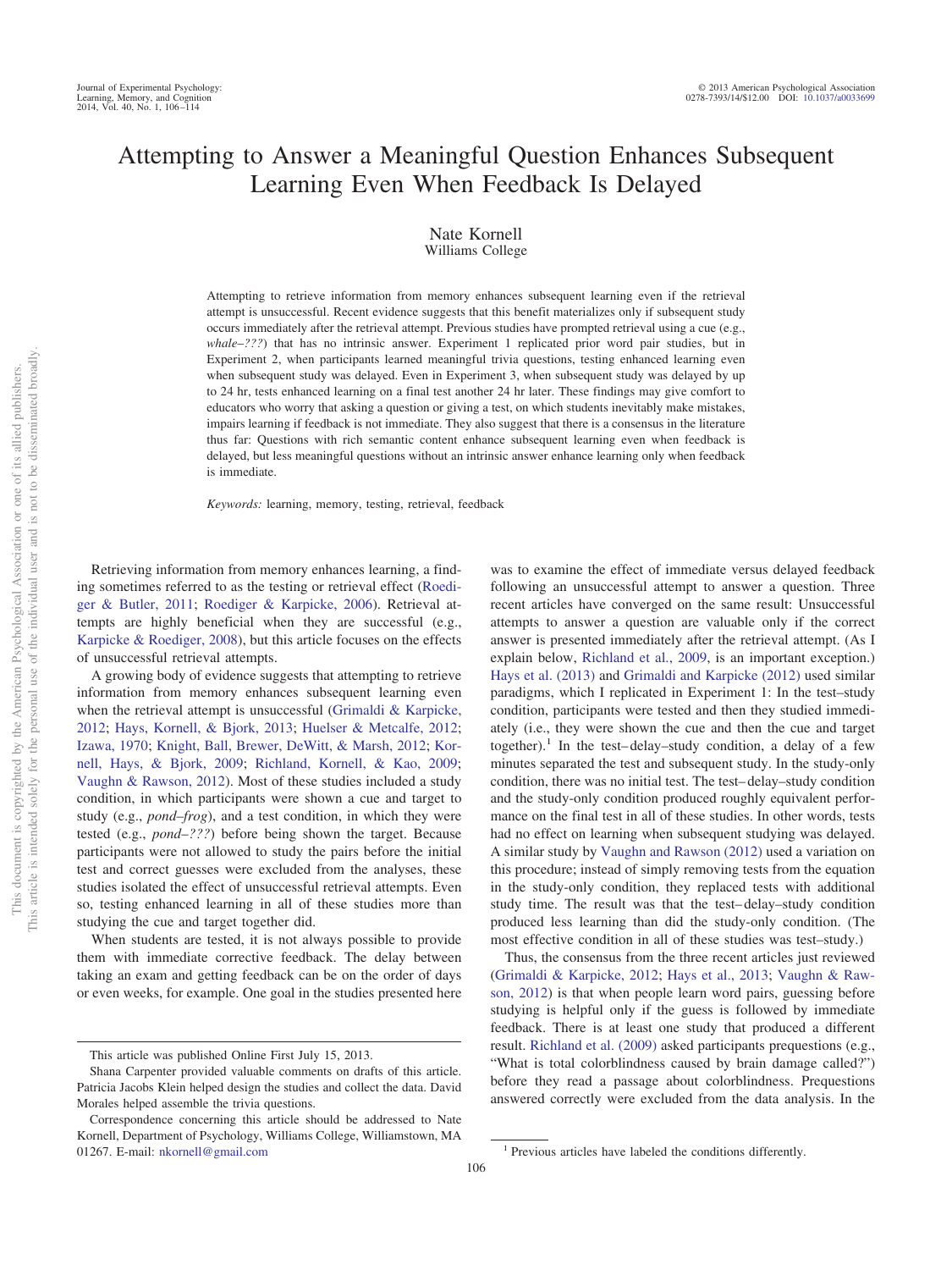extended study (i.e., control) condition, time spent attempting to answer prequestions was replaced with time spent studying. Key concepts were highlighted in both passages to limit differential attention to pretested information. The prequestion condition produced more learning than did the extended study condition across five experiments. Because participants did not discover the answers to the prequestions until they read the passage, this study demonstrated that attempting to answer a question can enhance learning even when subsequent studying is delayed by a few minutes.

Richland et al.'s (2009) findings diverge from prior studies in at least two important ways. First, delayed feedback enhanced learning. Second, the materials were not arbitrary word pairs. In almost all other prior research, participants have learned related word pairs.2 A single word (e.g., *whale*) does not have an intrinsic answer—the experimenters selected an answer (e.g., *mammal*) somewhat arbitrarily—and thus getting the answer correct before it is presented is a matter of guessing. In fact, unsuccessful retrieval may not involve retrieval in the typical sense of the word (e.g., [Knight et al., 2012;](#page-7-7) [Vaughn & Rawson, 2012\)](#page-7-10). It is more like guessing.

Guessing becomes less arbitrary when questions have intrinsically correct answers. Instead of being required to guess, the learner can search her memory knowing that a correct answer might actually be stored there. In Experiments 2 and 3, I tested the hypothesis that asking authentic trivia questions would make unsuccessful retrieval beneficial even when subsequent study was delayed. I provide a full discussion of this hypothesis after the data have been presented (see General Discussion), but in brief there are two reasons to suspect it is correct. The first concerns confidence: In prior studies, it was obvious that the questions (e.g., *pond*) did not actually have answers. In Experiments 2 and 3, by contrast, participants were confident that a correct answer existed, and they were probably confident that some of their own incorrect answers were actually correct. The second reason concerns elaboration of a semantic network: Compared with single words, trivia questions activate a richer and more meaningful semantic network.

The studies presented in this article represent an attempt to investigate the effects of delayed feedback on learning of word pairs and more meaningful stimuli. The experiments investigated the effects of two variables: whether the learning materials were word pairs or semantically richer trivia questions, and whether the interval between testing and subsequent study was immediate or delayed.

In Experiment 1, participants were asked to learn word pairs (e.g., *pond*–*frog*). They studied the pairs (a) immediately after being tested, (b) following a test and a subsequent delay, or (c) without being tested at all. Experiment 2 replicated Experiment 1 but used trivia questions (e.g., "What is the world's tallest grass?"). In Experiment 3, participants were tested on trivia questions three times (following [Vaughn & Rawson, 2012\)](#page-7-10) or not at all; subsequent study was delayed by up to 24 hours, and the final retention test occurred 24 hours after studying ended.

The experiments presented in this article are potentially interesting for a number of reasons. First, if unsuccessful tests affect learning of word pairs differently than they affect learning of more meaningful materials, theories that account for the benefits of unsuccessful tests may require revision (e.g., [Grimaldi &](#page-7-3) [Karpicke, 2012;](#page-7-3) [Hays et al., 2013\)](#page-7-4). Second, in real life, most questions are more intrinsically meaningful than a word pair. Third, tests that are not followed by immediate feedback are important at a practical level: In classrooms, feedback on exam questions is almost always delayed [\(Knight et al., 2012\)](#page-7-7), and in general it is commonplace to encounter a question without finding out the answer immediately.

## **Experiment 1**

Participants in Experiment 1 studied and were tested on 30 word pairs. In the test–study condition, they were tested on the pair (e.g., *swim–???*) and then studied the pair immediately (e.g., *swim*– *float*). In the test–delay–study condition, they were tested on the pair, completed other trials, and then studied the pair. In the study-only condition, they were shown the pair without a prior test.

# **Method**

Participants. Twenty-three participants (16 female, 7 male; median age  $= 40$  years, range  $= 18 - 70$  years) were paid \$1.00 for completing the experiment. All participants were fluent English speakers living in the United States. Participants were recruited online via Amazon's Mechanical Turk, a site whose users have been shown to replicate laboratory findings [\(Buhrmester, Kwang,](#page-7-11) [& Gosling, 2011;](#page-7-11) [Germine et al., 2012;](#page-7-12) [Mason & Suri, 2012;](#page-7-13) [Sprouse, 2011\)](#page-7-14).

**Materials.** Fifty-six word pairs (e.g., *star*–*night, mouse*–*hole*) were taken from the word pairs used by [Kornell et al. \(2009\).](#page-7-8) These pairs had a forward association strength of .050 to .054, meaning that when presented with the cue, people produce the target as their first response about 5% of the time [\(Nelson,](#page-7-15) [McEvoy, & Schreiber, 1998\)](#page-7-15). Although there were 56 pairs, 35 pairs were selected randomly for each participant.

**Design and procedure.** One independent variable was manipulated within participants. It had three levels: test–study, test– delay–study, and study-only. The experiment took place online. After reading instructions, participants completed three phases: study, distractor, and test.

There were two kinds of trials during the study phase. During test trials, participants were shown a cue (e.g., *frog*) for 8 s and asked to enter the target. During study trials, they were shown the cue and target together (e.g., *frog*–*pond*) for 5 s. Word pairs were assigned to conditions randomly for each participant.

Unbeknownst to the participants, the study phase was broken into two blocks of trials. During the first block, participants completed 15 trials. They did test trials on the 10 word pairs assigned to the test– delay–study condition. Because the second block was a mixture of presentations and tests and it seemed desirable to give the two blocks similar structures, in the first block five additional pairs were presented using study trials, but these five filler items were not included in the data analysis. During the second block, there were three classes of items. The 10 pairs that had been tested during the first block were presented for delayed study. An average of 4 minutes elapsed between the initial test and feedback for these items. Another 10 pairs were tested for the first time and then

<sup>&</sup>lt;sup>2</sup> Some studies have also used unrelated word pairs, which do not benefit from guessing [\(Grimaldi & Karpicke, 2012;](#page-7-3) [Huelser & Metcalfe, 2012\)](#page-7-5). [Kornell et al. \(2009\)](#page-7-8) also used fabricated trivia questions.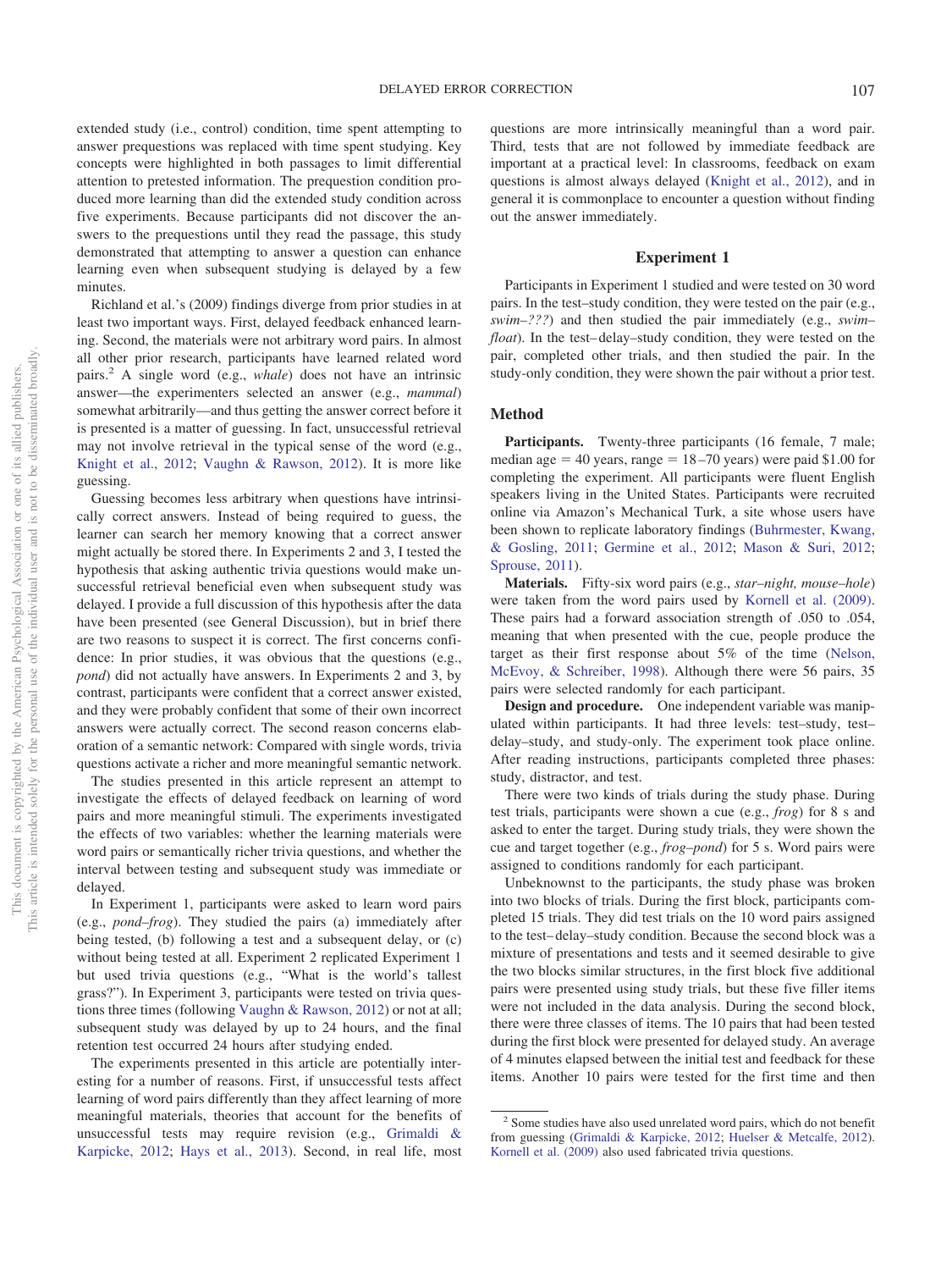presented for study immediately after they were tested. A third set of 10 pairs was presented for study without having been tested previously. Because these three classes of items were mixed randomly, the average lag between the last presentation of a given item and the final test was the same in the three conditions.

After the study phase, participants were directed to a website where they were supposed to play the video game Tetris for 3 minutes. Unfortunately, that site was not functioning on the day Experiment 1 was conducted, so there was a 3-min retention interval during which the participants were shown a webpage containing an error message.

During the final test, the cues were presented, one by one in random order, and the participants were asked to type in the target they had learned previously. They were given unlimited time to do so.

#### **Results**

In this study and those that follow, responses that scored 75 or greater using the similar\_text function in the programming language PHP, including answers that contained minor spelling errors, were considered correct. Participants guessed the correct answer on 4.0% of trials during the study phase. These items were excluded from further analysis, which created a small selection bias that favored nontested items.

As [Table 1](#page-2-0) shows, cued recall on the final test was highest in the test–study condition, followed by the study-only condition, and was lowest in the test– delay–study condition. There was a main effect of condition on final test recall accuracy,  $F(2, 44) = 6.01$ ,  $p = .005$ ,  $\eta_p^2 = .21$ . Planned comparisons showed that the test– study condition outperformed the study-only condition,  $t(22)$  = 2.58,  $p = .017$ ,  $d = .37$ , but the test–delay–study condition did not differ significantly from the study-only condition,  $t(22) = -0.94$ ,  $p = .356, d = .16.$ 

#### **Discussion**

Guessing prior to studying enhanced learning, compared to studying the answer without guessing. However, guessing was valuable only when followed by immediate studying. When the study opportunity was delayed, final test performance looked as though the test had never happened. These results replicate the findings of [Grimaldi and Karpicke \(2012\)](#page-7-3) and [Hays et al. \(2013\).](#page-7-4)

#### **Experiment 2**

Although the word pairs in Experiment 1 were related (e.g., *antler*–*horn*), they were somewhat artificial in two important ways. First, as the participants surely realized, there is no intrinsically correct answer to a cue like *antler.* Second, a single word

<span id="page-2-0"></span>Table 1 *Mean (and Standard Deviation) Percentage of Questions Answered Correctly on the Final Test in Experiments 1 and 2*

| Condition        | Experiment 1 | Experiment 2 |  |
|------------------|--------------|--------------|--|
| Study-only       | 63 (27)      | 78 (20)      |  |
| Test-delay-study | 59 (24)      | 85 (16)      |  |
| Test-study       | 73 (28)      | 89 (19)      |  |

is not rich in meaningfulness or semantic complexity. A trivia question, which is essentially a fact with one element removed to turn it into a question, is more meaningful. (Of course, educational materials such as an essay, lecture, or book make simple facts seem relatively impoverished.) Experiment 2 was virtually identical to Experiment 1 except that the materials were trivia questions, not word pairs (see the [Appendix\)](#page-8-0). Unlike the trivia questions used by [Kornell et al. \(2009\),](#page-7-8) the questions were not fictional. They were selected such that the answers were memorable but largely unknown to participants at the outset of the study.

#### **Method**

Participants. Thirty-one participants (20 female, 11 male; median age  $= 26$  years, range  $= 19 - 50$  years), who were recruited via Amazon's Mechanical Turk, were paid \$1.00 for completing the experiment. All participants were fluent English speakers living in the United States.

**Materials.** Thirty-five trivia questions were assembled for the experiment (see the [Appendix,](#page-8-0) which includes the 35 questions from Experiment 2 as well as 13 questions used in Experiment 3). The ultimate selection of questions depended on the judgment of the experimenter, but three criteria were used to select questions. First, they were real questions and their answers were correct. Second, most people do not know the answers. Third, the answers seemed to be learnable. We avoided using a person's name as an answer unless the person was widely known (e.g., Lincoln).

**Design and procedure.** With the exception of the materials, there were two differences between Experiments 1 and 2. First, because it takes more time to read a trivia question than it does to read a single word, the duration of study and test trials were increased from 8 and 5 seconds in Experiment 1 to 12 and 8 seconds in Experiment 2. As a result, the delay between the initial test and study, in the test– delay–study condition, increased to 6 minutes. Second, instead of being directed to a broken website during the distractor task, participants played the video game Asteroids for 3 minutes.

#### **Results**

During the study phase, when participants attempted to answer the questions without having studied them first, they gave correct responses on 2.6% of the trials. These items were excluded from further analysis.

As [Table 1](#page-2-0) shows, cued-recall on the final test was highest in the test–study condition, followed by the test– delay–study condition, and was lowest in the study-only condition. There was a main effect of condition on final test recall accuracy,  $F(2, 60) =$ 6.52,  $p = .003$ ,  $\eta_p^2 = .18$ . Planned comparisons showed that the test–study condition outperformed the study-only condition,  $t(30) = 4.15$ ,  $p = .0003$ ,  $d = .56$ . Unlike in Experiment 1, the test– delay–study condition also outperformed the study-only condition. Although the effect was weak, it was significant,  $t(30) = 2.06, p = .049, d = .36.$ 

#### **Discussion**

Like in Experiment 1, the benefit of trying to guess the answer to a trivia question was significant when the subsequent studying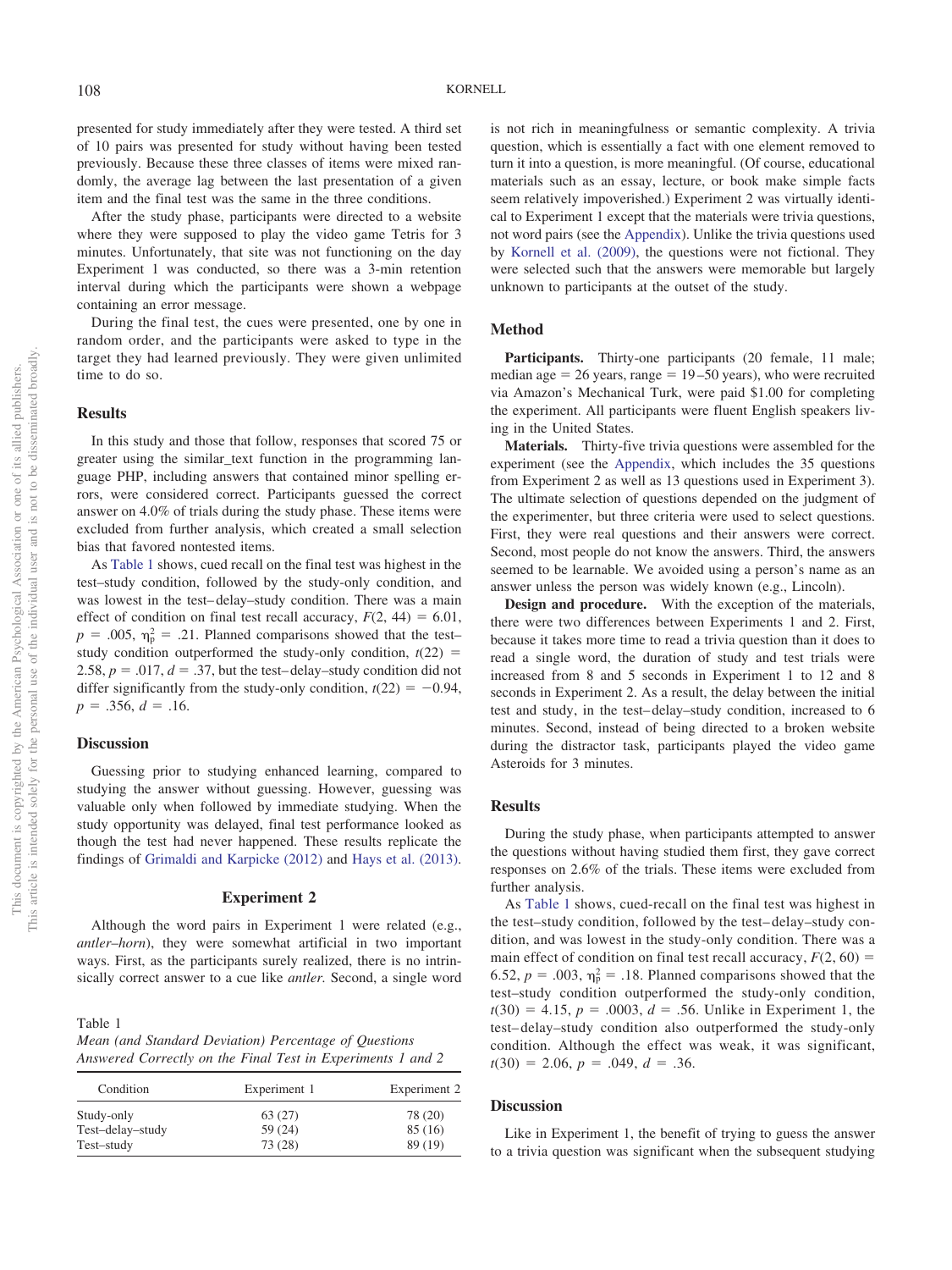happened immediately. Unlike in Experiment 1, the benefit was also significant when the subsequent studying was delayed. These results diverge from prior studies that used word pairs as stimuli [\(Grimaldi & Karpicke, 2012;](#page-7-3) [Hays et al., 2013;](#page-7-4) [Vaughn & Raw](#page-7-10)[son, 2012\)](#page-7-10). They are more similar to the benefits of pretesting [Richland et al. \(2009\)](#page-7-9) obtained using delayed feedback in a deeply semantic task. Further discussion of these findings is reserved for the General Discussion.

## **Experiment 3a**

Experiment 2 suggested that guessing followed by delayed feedback can be beneficial when people learn facts even if it is not beneficial when they learn paired associates. The purpose in Experiment 3a was to test this proposition using longer and more realistic retention intervals. The experimental design included two retention intervals: the interval between initial guessing and the opportunity to study the answer and the interval between studying the answer and taking the final test. Both intervals were increased to 24 hours (see [Figure 1\)](#page-3-0). In prior studies (including Experiment 1), lengthening the first interval to even a few minutes had a lethal effect on learning. Increasing this interval to 24 hours allowed a test of the hypothesis that feedback can be truly beneficial even after a long delay. It also seemed realistic to increase this interval because it is not uncommon to ponder a question (sometimes in a classroom or on a test) and then find out the answer after a significant delay. The second interval was increased so that the study would measure relatively long-term learning. Another change intended to increase realism was that participants were allowed to decide how long they spent attempting to guess the answer, how long they spent studying, and how long they spent on final test questions.

# **Method**

Participants. Seventy-six participants (51 female, 25 male; median age  $= 30$  years, range  $= 18-67$  years) were paid \$3.00 (\$1.00 after each session) for completing the experiment. All participants were fluent English speakers living in the United States. Participants were recruited online via Amazon's Mechanical Turk. Ninety-two participants completed Session 1, 83 of these completed Session 2, and 76 of these completed Session 3.

**Materials.** Forty-eight trivia questions, including the 35 questions from Experiment 2, were used in Experiment 3 (see the



<span id="page-3-0"></span>*Figure 1.* Procedure in Experiment 3a in the test-delay-restudy condition (top) and study-only condition (bottom). Experiment 3b was identical except that in the test– delay–restudy condition, the first 24-hr delay was eliminated.

[Appendix\)](#page-8-0). The criteria for selecting questions were the same as in Experiment 2.

**Design and procedure.** One independent variable with two levels was manipulated within participants. Half of the items were tested in Session 1; the other half did not appear in Session 1. All items were studied in Session 2 and tested in Session 3. Items were assigned to conditions randomly for each participant.

During Session 1, 24 trivia questions were presented one at a time. Participants were asked to type in the answer and press *return.* Trial timing was under the participant's control; when *return* was pressed, the next question appeared. Participants were asked each question three times with other questions in between (see [Vaughn & Rawson, 2012\)](#page-7-10). Each question was asked once in each of three question blocks, and the order of questions was randomized anew for each participant during each of the three question blocks.

During Session 2, participants were shown 48 questions accompanied by their answers. Half of the questions had been asked during Session 1 and half had not. The questions were presented one at a time; participants could study each question as long as they wanted to and then press *return* to move on to the next question/answer pair. The order of the questions was randomized anew for each participant.

During Session 3, participants were tested on the 48 questions they had studied during Session 2. Again, the timing was under their control; when they pressed *return,* they were shown the correct answer for 1 s and then the next question appeared on the screen. The order of the questions was randomized anew for each participant.

#### **Results**

Questions that were answered correctly once or more during Session 1 were excluded from further analysis. These questions accounted for 14.2% of all Session 1 questions.<sup>3</sup> Again, excluding them creates an item selection bias in favor of nontested items.

As [Table 2](#page-4-0) shows, the percentage of questions answered correctly on the final test was greater in the test– delay–study condition than the study-only condition,  $t(75) = 8.75$ ,  $p < .0001$ ,  $d =$ .86. The benefit of testing occurred even though, during Session 2, participants spent significantly more seconds studying in the study-only condition ( $M = 5.13$ ,  $SD = 2.87$ ) than in the test– delay–study condition ( $M = 4.36$ ,  $SD = 2.49$ ),  $t(75) = 6.19$ ,  $p <$  $.0001, d = .29.$ 

One might expect that giving an incorrect answer, without being corrected for 24 hours, would have a detrimental effect on learning. To test this possibility, I divided each participant's questions into those he or she answered at least once during Session 1 (i.e., commission errors) and those he or she never answered during Session 1 (i.e., omission errors). As in the other analyses, questions

<sup>&</sup>lt;sup>3</sup> In Experiment 2, participants answered these questions correctly on only 2.4% of trials, whereas the percentages were 14.2% and 14.0% in Experiments 3a and 3b, respectively. Three factors probably influenced this difference. First, Experiment 3 was conducted before Experiment 2, and items that were frequently answered correctly in Experiment 3 were removed from the question pool for Experiment 2. Second, participants were allowed to respond three times during Experiment 3, rather than once. Third, response time was limited to 12 s Experiment 2, but it was unlimited in Experiment 3.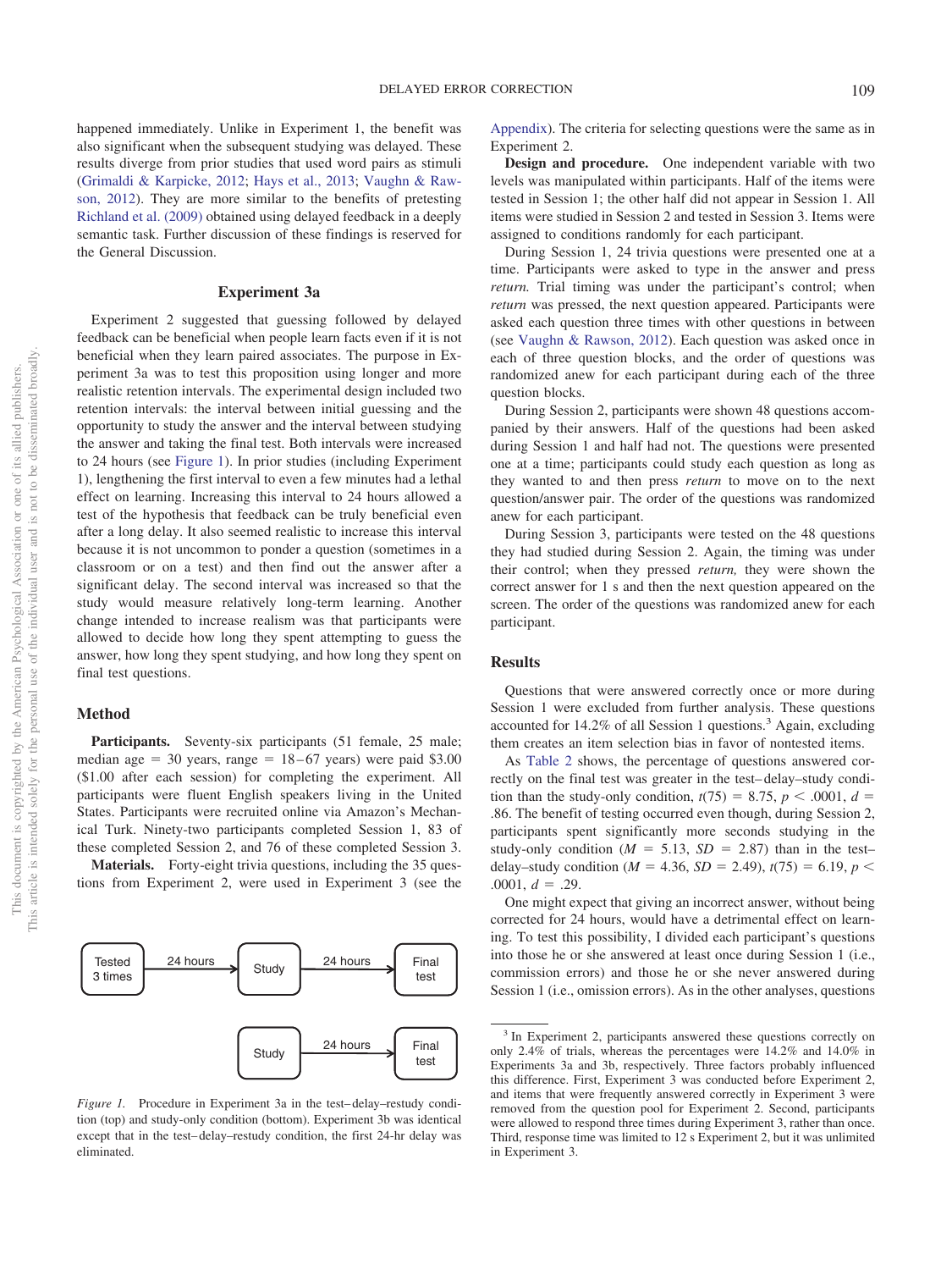<span id="page-4-0"></span>Table 2 *Mean (and Standard Deviation) Percentage of Questions Answered Correctly on the Final Test in Experiments 3a and 3b*

| Condition        | Experiment 3a | Experiment 3b |  |
|------------------|---------------|---------------|--|
| Study-only       | 62(20)        | 49 (27)       |  |
| Test-delay-study | 78 (18)       | 62(27)        |  |

answered correctly one or more times were excluded. Among the 52 participants who had at least one commission error and one omission error, 59% of questions were categorized as commission errors during Session 1 (across all participants, 70% of questions were answered). Final test accuracy following an omission error  $(M = 74.4\%, SD = 25.9)$  and a commission error  $(M = 76.4\%$ ,  $SD = 19.6$ ) did not differ,  $t(51) = 0.52$ ,  $p = .603$ ,  $d = .07$ . Thus, there was no indication that final test accuracy was worse following Session 1 commission errors than following Session 1 omission errors. This finding corresponds to [Kang et al.'s \(2011\)](#page-7-16) finding that forcing people to guess the answer to a trivia question, versus letting them decide not to answer, did not affect learning.

#### **Experiment 3b**

Fifty-two participants (30 female, 20 male, 1 other, 1 did not report gender; median age  $= 30$  years, range  $= 18-57$ ) completed a conceptual replication of Experiment 3a. Sixty-eight participants completed Session 1, but of these 16 did not complete Session 2. The method was identical except that it took two sessions instead of three. The study phase began immediately after the initial test ended, instead of 24 hours later. The retention interval between the study phase and final test remained 24 hours. Experiment 3b's raison d'être was to serve as a basis for comparison with Experiment 3a.

#### **Results**

The results agree with those of Experiment 3a. Correct answers during the study phase, which accounted for 14.0% of items, were excluded from further analysis. Accuracy on the final test was higher in the test– delay–study condition than in the study-only condition ( $p \le 0.0001$ ,  $d = .47$ ). Participants spent less time studying if they had been tested previously  $(M = 2.97, SD = 1.95)$ than if they had not ( $M = 3.45$ ,  $SD = 2.00$ ),  $t(51) = 5.78$ ,  $p <$ .0001,  $d = .24$ . Final test accuracy did not differ following commissions errors ( $M = 63.8\%$ ,  $SD = 30.3$ ) versus omission errors  $(M = 66.1\%, SD = 31.2), t(33) = 0.51, d = .07.$ 

One might expect, based on Experiments 1 and 2 and prior studies, that the value of initial testing would be greater when the study phase followed testing immediately rather than after a delay. This hypothesis was not supported. An analysis of variance that compared Experiments 3a and 3b showed that the interaction between testing and delay was not significant,  $F(1, 126) = 1.57$ ,  $p = .212$ ,  $\eta_p^2 = .01$ . If anything, the results were opposite the prediction (see [Table 2\)](#page-4-0): The advantage of prior testing was slightly larger when subsequent study was delayed by 24 hours (a 16 percentage point difference in Experiment 3a) than when it was not (a 13 percentage point difference in Experiment 3b). [Table 2](#page-4-0) shows that performance on the final test was lower overall in

Experiment 3b than Experiment 3a,  $F(1, 126) = 13.66$ ,  $p = .0003$ ,  $\eta_{\rm p}^2$  = .10, but the reason for this difference may be that participants in Experiment 3b spent less time studying overall (possibly due to fatigue at the end of the long first session),  $F(1, 126) = 12.92$ ,  $p =$ .0005,  $\eta_p^2 = .09$ .

#### **Discussion of Experiments 3a and 3b**

Being asked a question enhanced subsequent learning of the answer even when the answer was not presented until up to 24 hours later. This finding cannot be explained by differential time spent during the study phase, because participants spent more time studying previously untested items than tested items. Contrary to the hypothesis that making an error and having it stand uncorrected would impair learning, final recall did not differ depending on whether participants made errors of commission or omission during their initial test (cf. [Kang et al., 2011\)](#page-7-16). Furthermore, the initial test was no less valuable when subsequent study was delayed by 24 hours (in Experiment 3a) than when it was delayed by a few minutes (in Experiment 3b).

Participants who completed Session 1 but did not complete the subsequent session(s) accounted for 17% and 24% of the participants in Experiment 3a and Experiment 3b, respectively. If participants who did not complete the study were demonstrably different from participants who did complete the study, this might limit the generalizability of the findings. Therefore, I analyzed Session 1 test performance for participants who finished all sessions compared to those who did not. The percentage of questions answered correctly at least once during the initial test, in Experiment 3a, was 14.2% for participants who completed all three sessions and 14.7% for participants who did not. In Experiment 3b the respective percentages were 14% and 12.3%. The difference was not significant in Experiment 3a,  $t(91) = 0.15$ ,  $p = .884$ ,  $d =$ .03, or in Experiment 3b,  $t(66) = -0.47$ ,  $p = .638$ ,  $d = .12$ . Thus, there is no obvious reason to suspect that attrition had an undue impact on the findings of Experiment 3.

#### **General Discussion**

Three experiments suggested that being asked a question and failing to give a correct answer can have a positive impact on learning even if one does not find out the correct answer until after a substantial delay. The findings point to features of the learning materials as crucial in determining the effect of delayed feedback following a failure to answer correctly.

In Experiment 1, unsuccessfully attempting to answer a question had no measurable effect on learning unless the attempt was followed by an immediate presentation of the correct answer. As in prior studies showing the same effect [\(Grimaldi & Karpicke, 2012;](#page-7-3) [Hays et al., 2013;](#page-7-4) [Vaughn & Rawson, 2012\)](#page-7-10), the learning materials were related word pairs. In Experiment 2, however, when word pairs were replaced with trivia questions, attempting to answer enhanced learning even when the subsequent study opportunity was delayed. In Experiment 3, participants attempted to answer three times, waited either a few minutes or 24 hours before being told the correct answer, and then took a final test another 24 hours after studying.

In Experiments 1 and 2 and in prior research (Grimaldi  $\&$ [Karpicke, 2012;](#page-7-3) [Hays et al., 2013;](#page-7-4) [Vaughn & Rawson, 2012\)](#page-7-10),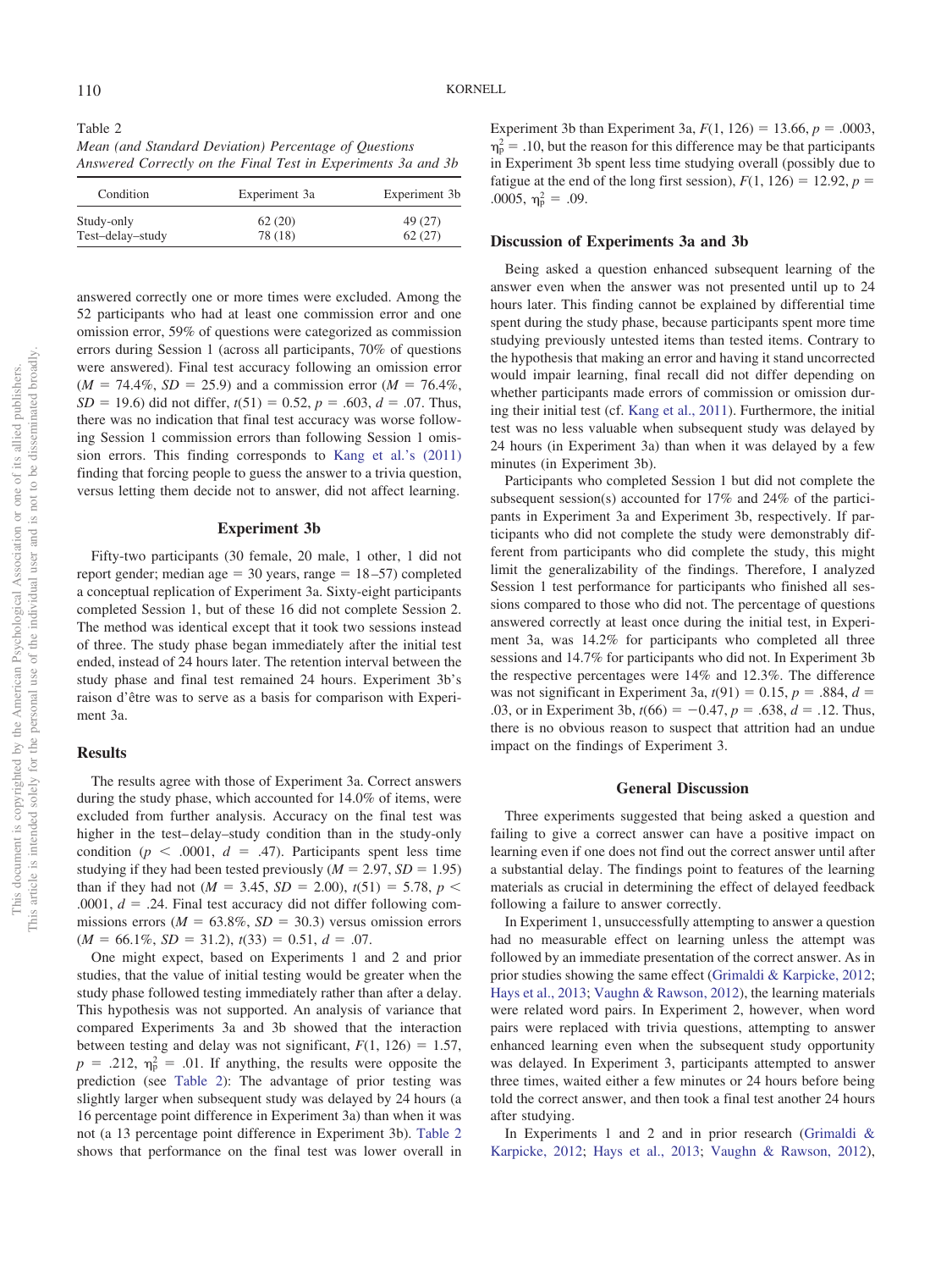increasing the test–study interval (i.e., the interval between attempting to answer and being told the correct answer) diminished or eliminated the benefit of the initial test. Based on these findings, which showed that a test–study interval of a few minutes impaired learning, one would predict that a test–study interval that was orders of magnitude longer would have a serious detrimental effect on learning. Thus, it is ironic that the largest benefit of initial testing occurred in Experiment 3a, in which the test–study interval was 24 hours. This benefit was slightly, though not significantly, larger than the benefit when the interval was only a few minutes in Experiment 3b. Next I turn to why testing affected word pairs and trivia questions differently.

## **Elaborative Retrieval**

Being asked to think of a response when presented with a cue activates the semantic network surrounding the cue. In Experiment 1, a cue like *pond* presumably activated concepts like "lake," "water," "lily," "duck," and "frog." The trivia questions in Experiments 2 and 3, by contrast, probably activated larger and more meaningfully interconnected networks. For example, a question like "Who was *Time Magazine*'s 'Man of the Year' in 1938?" presumably activated concepts related to contemporary political figures such as Roosevelt, Churchill, and the correct answer, Hitler (all answers given by at least one participant), as well as how these leaders related to the larger historical context, including the buildup to World War II and the Great Depression in the United States. The question also prompted responses that were less political, such as Bogart, Astaire, Einstein, and Superman (not to mention more dubious answers such as President Johnson, Hugh Hefner, and Babe Ruth). This web of activation is richer than the network activated by *pond*.

A rich web of activation enhances elaborative retrieval, at least in part, by increasing the effectiveness and number of mediators: Concepts that are triggered by the cue and themselves trigger the target (e.g., [Carpenter, 2011;](#page-7-17) [Pyc & Rawson, 2010\)](#page-7-18). Mediators can be incorrect answers that the participant gave as a response, or they can be concepts that were activated (perhaps unconsciously) by the cue—in either case they could help elicit the target (e.g., being asked about *Time*'s Man of the Year could elicit Churchill, which could, in turn, elicit Hitler). Mediators for a pair like *pond*–*frog* might be more difficult to generate and less memorable once generated.

According to elaborative retrieval explanations of testing effects, retrieval is beneficial, at least in part, because searching memory for an answer leads to sustained activation of the semantic network surrounding the cue [\(Carpenter, 2009;](#page-7-19) [Carpenter & De-](#page-7-20)[Losh, 2006;](#page-7-20) [Grimaldi & Karpicke, 2012;](#page-7-3) [Kornell et al., 2009\)](#page-7-8). Retrieval is thought to enhance learning because this activation is more sustained and far-reaching than the activation created when one is shown a question and answer at the same time that. Trivia questions may have led to more robust testing effects because elaborative retrieval worked on a relatively large, rich network.

When a person is asked a question (or shown a single cue word) and cannot answer it correctly, the semantic network associated with the question is primed and this priming enhances learning during immediate feedback. Some authors have argued that delayed feedback does not benefit from a prior test, because priming fades over time and is no longer active when delayed feedback occurs [\(Grimaldi & Karpicke, 2012;](#page-7-3) [Hays et al., 2013\)](#page-7-4). This explanation fits with Experiments 1 and 2, where delay seemed to diminish learning, but in Experiment 3 there was no apparent decrement as a function of delay. Two factors may have conspired to prevent delay effects in Experiment 3. First, a question like "What was the name of the dog from *The Grinch Who Stole Christmas*" may be memorable enough that even after a delay, its level of activation did not return to baseline. Instead, participants may have formed a long-term memory of the question that remained available after 24 hours. They may also have formed a long-term memory of incorrect responses (e.g., Rex) that could then serve as mediators. Second, the timing of delayed feedback in Experiments 1 and 2 was roughly the same as the timing of immediate feedback in Experiment 3 (all were a few minutes). If short-term priming had largely faded after a few minutes, delays of a few minutes and 24 hours would not differ with respect to short-term priming.

In summary, the foregoing explanation is speculative, but it suggests that short-term priming did not play a role in the benefit of testing in Experiment 3 (although it may have affected Experiments 1 and 2). Instead, participants may have encoded the questions they were being asked in long-term memory, which made the semantic network surrounding the questions more active when the question was presented again after a delay. This network being more active would have conferred the benefits of elaborative retrieval. Participants may have encoded incorrect answers as well, which, by serving as mediators, would have allowed participants to encode the correct answers to the questions more effectively once the answers were presented. If true, this explanation also suggests that the mechanisms underlying short-term and long-term feedback may be different: Both may rely on elaborative retrieval, but with one based on short-term priming and the other based on long-term memory of a question and one or more incorrect answers.

Thus, some combination of enhanced elaborative retrieval, enhanced mediator effectiveness, and enhanced cue memorability may explain why the effect of retrieval was larger with trivia questions than it was with word pairs. In either case, the findings fit well with the previous literature. In prior studies that used word pairs, guessing did not enhance learning when feedback was delayed. However, [Richland et al. \(2009\)](#page-7-9) found the opposite: Pretesting participants on a set of questions— even if they did not answer correctly— enhanced subsequent learning. Perhaps not coincidentally, Richland et al.'s questions (e.g., "What is total color blindness caused by brain damage called?") resembled the questions used in Experiments 2 and 3. Thus, the current findings make sense of a seeming inconsistency in the prior literature and suggest that there is a consensus, at least thus far: Questions with rich semantic content enhance subsequent learning even when feedback is delayed, but questions that consist of a single cue word (e.g., *whale*–*???*) do not.

#### **Error Correction and Confidence**

There is a long-standing belief in the danger of making errors, dating back to the idea of errorless learning in conditioning (e.g., [Terrace, 1963\)](#page-7-21). Errorless learning is beneficial for memory rehabilitation in some populations (e.g., [Clare & Jones, 2008\)](#page-7-22), but its effects are more elusive in normal populations (e.g., [Metcalfe &](#page-7-23)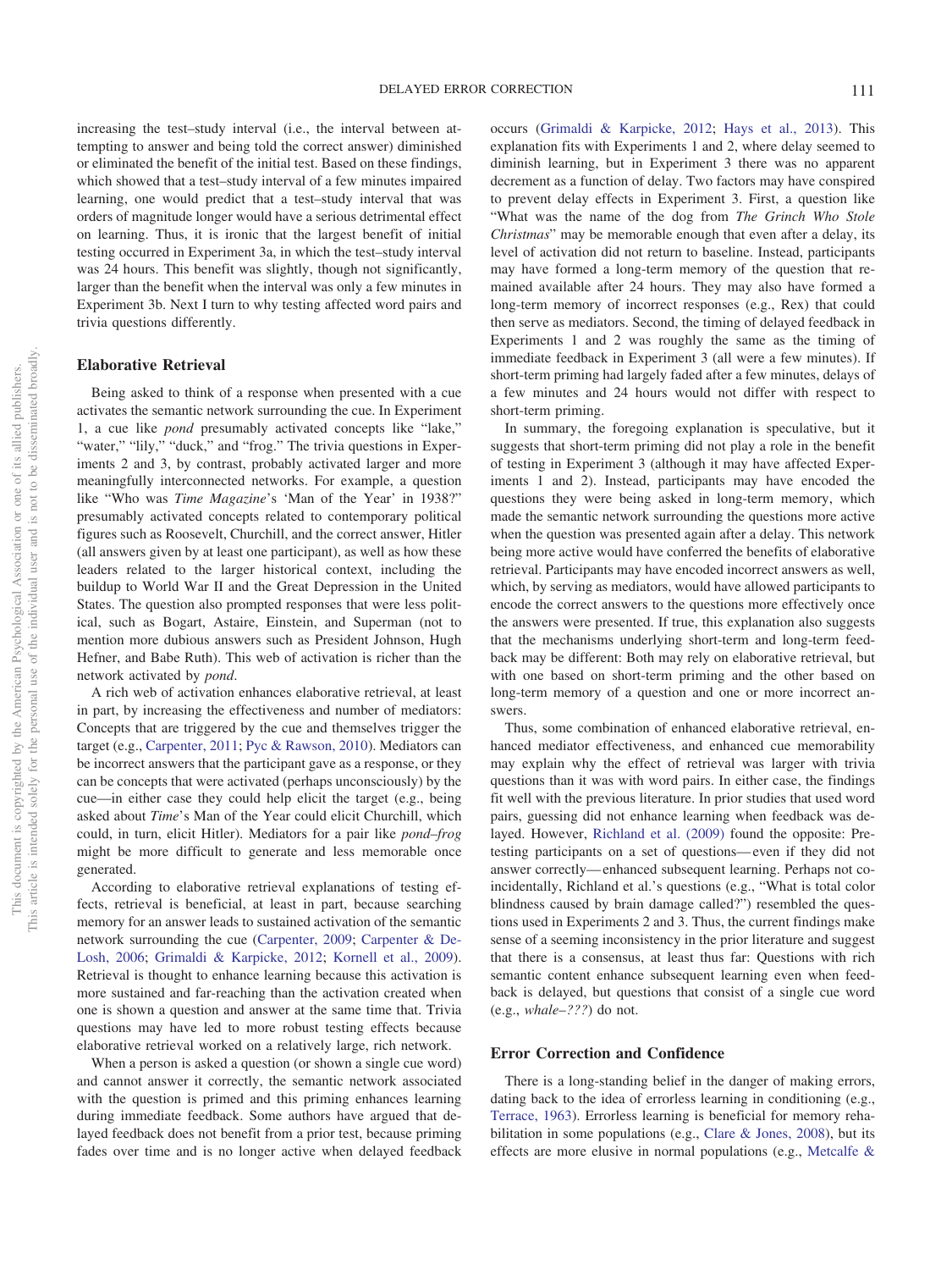[Kornell, 2007\)](#page-7-23). If making errors impaired learning in the present studies, one might expect commission errors to be particularly harmful— especially because participants often made the same commission error three times during the study phase, which probably strengthened their "knowledge" of this incorrect answer. Yet, there was no measurable decrement in performance following commission errors as compared to omission errors. Based on this finding, it appears that, at least in normal populations, learning a wrong answer does not necessarily make it more difficult to learn the correct answer. Previous research on the hypercorrection effect (e.g., [Butterfield & Metcalfe, 2001,](#page-7-24) [2006;](#page-7-25) [Fazio & Marsh, 2010\)](#page-7-26) has shown that when people are more certain of an incorrect response, they find it easier, not harder, to correct their error once the correct answer is identified. Thus, in Experiment 3, it is possible that making repeated commission errors did, in fact, strengthen confidence in incorrect responses, but that doing so led to hypercorrection and thus enhanced subsequent learning of the correct answer.

The hypercorrection effect may provide another possible explanation of the difference between word pairs and trivia questions in the present studies. It is likely that when participants were presented with a single word they had little confidence in their responses, because guessing does not tend to instill a lot of confidence. Because trivia questions have actual answers and because participants made many plausible responses during the initial test (including the 14% of their responses that were correct in Experiment 3), it is likely that participants were relatively more confident in their answers to trivia questions than to single words by the time they were presented with the actual answer. This confidence may have had a positive impact on learning via the hypercorrection effect: High-confidence errors are more likely to be corrected. A limitation of this explanation is that it does not, by itself, explain the positive effect of omission errors on subsequent learning.4

#### **Practical Implications**

There are times when asking a question is possible but providing an answer immediately afterward is not. The classic example is when someone takes a test. Many educators worry that when a student makes an error on a test, and it is not corrected immediately, his learning suffers [\(Pashler et al., 2007\)](#page-7-27). The present results suggest the opposite: Taking a test and getting an answer incorrect enhances subsequent learning, even if the learner is not told the correct answer until a substantial amount of time later. (The findings reported here do not speak to situations in which students are never told the correct answer.) Classroom tests are not the only situation in which questions are posed long before the answer becomes available. Sometimes the answer is not yet known (e.g., when a news report poses a question such as "who will win the election?" or when a scientist sets out to answer a novel research question), and sometimes giving the answer away would spoil the narrative (e.g., in a mystery novel).<sup>5</sup> In all of these situations, asking the question probably has a positive effect on subsequent learning. Moreover, it appears that delayed feedback was just as effective as immediate feedback, based on Experiment 3 (see [Butler & Roediger, 2008;](#page-7-28) [Kulik & Kulik, 1988;](#page-7-29) [Metcalfe &](#page-7-23) [Kornell, 2007\)](#page-7-23).

The present studies suggest that attempted retrieval enhanced subsequent learning, but it remains possible that exposure to the question would have enhanced learning even without a retrieval attempt. Perhaps future research can address this possibility by comparing a retrieval condition to a condition in which participants are shown the questions but are not asked to answer them. Experiment 5 by [Richland et al. \(2009\)](#page-7-9) attempted such a comparison and showed that participants benefited when they were asked to memorize a set of questions instead of answer them. It is possible that their participants attempted to answer at least some questions, even if only covertly.

The fact that the testing was manipulated within participants is another possible limitation of the present studies. Performance on untested items might have suffered because they were studied in the presence of previously tested items. The fact that participants spent more time studying untested items than tested items might mitigate this concern, but it remains possible that performance on untested items would have been higher if tested items had not been mixed in.

The present studies emphatically do not suggest that taking a test without feedback is more effective than studying would have been. To make this distinction clear, I conducted an additional study using the same procedure as Experiment 3b, with one change: In the test– delay–restudy condition, participants were tested three times and then studied once, as in Experiment 3b, but in the study-only condition they studied each item four times (rather than once, as in the study-only condition in Experiment 3). Final test performance was higher in the study-only condition  $(M = 77.8\%, SD = 19.3)$  than the test-delay-study condition  $(M = 61.0\%, SD = 22.0), t(65) = 8.19, p < .0001, d = .81$ . These findings fit with [Vaughn and Rawson's \(2012\)](#page-7-10) finding that guessing three times and then studying was less effective than studying four times. However, these results diverge from the Richland et al.'s (2009) finding that pretesting was more effective than spending additional time studying.

From a practical perspective, the results suggest that asking someone a meaningful question that he or she cannot answer enhances subsequent learning, even if the correct answer is not provided until after a substantial delay. These results give comfort to educators who face situations that require tests without immediate feedback. However, they do not suggest that a test with delayed feedback is more effective than two opportunities to study or a test with immediate feedback.

<sup>4</sup> Previous studies have shown that learning is largely unaffected by forcing people to guess versus letting them leave answers blank [\(Butler &](#page-7-28) [Roediger, 2008;](#page-7-28) [Kang et al., 2011;](#page-7-16) [Metcalfe & Kornell, 2007\)](#page-7-23). This result is consistent with the finding that there was no difference between commission errors and omission errors in Experiment 3. It is also interesting to note, however, that people are probably no more confident in guesses they did not want to produce than they are in not answering at all. In other words, forced guesses may be offered with so little confidence that they

suffer from a hypocorrection effect.<br><sup>5</sup> The findings from the experiments presented in this paper do not speak to a related situation in which a question is posed and then the learner is told an incorrect answer, which is corrected later (e.g., [Grimaldi &](#page-7-3) [Karpicke, 2012\)](#page-7-3).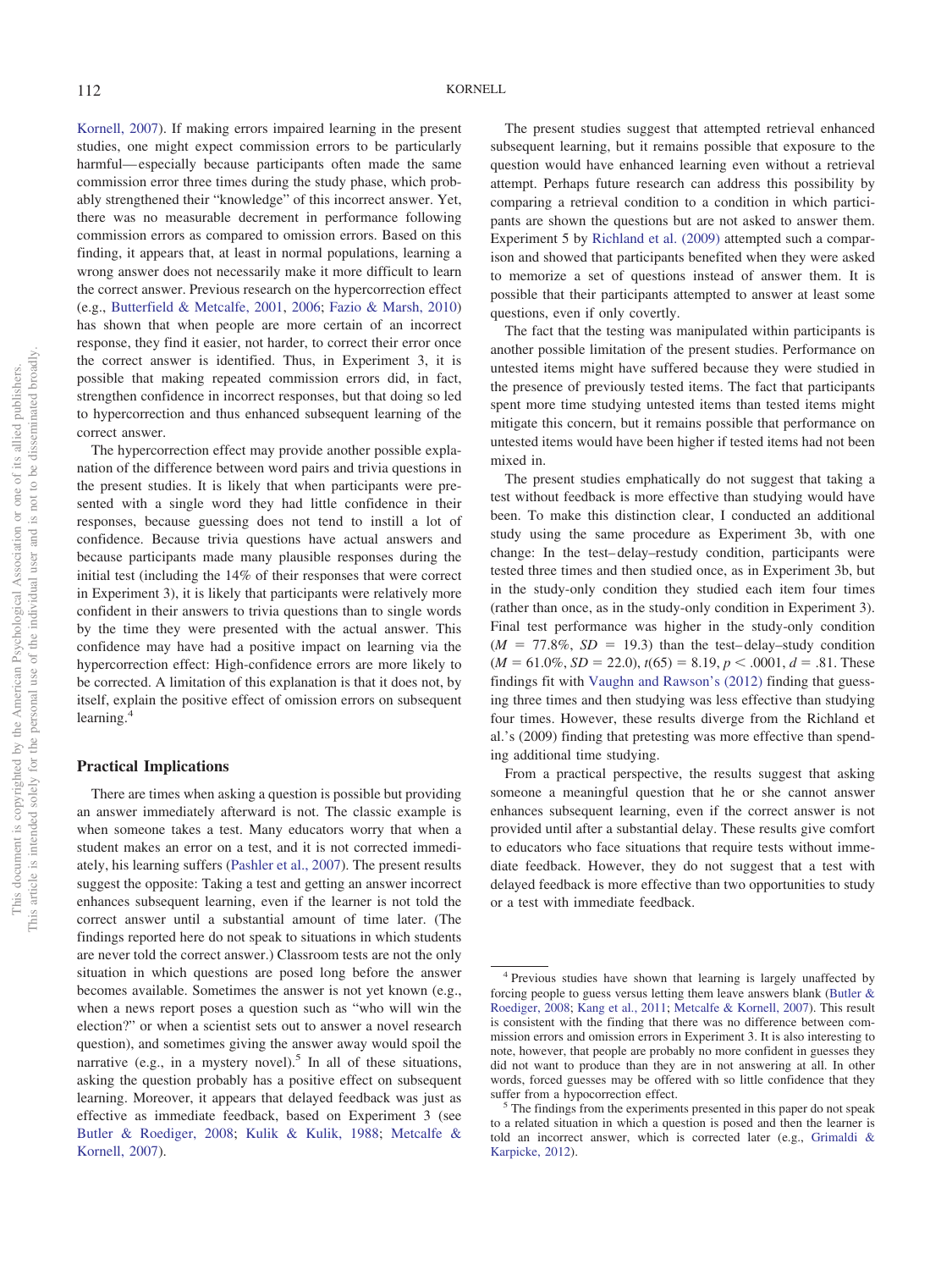## **References**

- <span id="page-7-11"></span>Buhrmester, M., Kwang, T., & Gosling, S. D. (2011). Amazon's Mechanical Turk: A new source of inexpensive, yet high-quality, data? *Perspectives on Psychological Science, 6,* 3–5. [doi:10.1177/](http://dx.doi.org/10.1177/1745691610393980) [1745691610393980](http://dx.doi.org/10.1177/1745691610393980)
- <span id="page-7-28"></span>Butler, A. C., & Roediger, H. L. (2008). Feedback enhances the positive effects and reduces the negative effects of multiple-choice testing. *Memory & Cognition, 36,* 604 – 616. [doi:10.3758/MC.36.3.604](http://dx.doi.org/10.3758/MC.36.3.604)
- <span id="page-7-24"></span>Butterfield, B., & Metcalfe, J. (2001). Errors committed with high confidence are hypercorrected. *Journal of Experimental Psychology: Learning, Memory, and Cognition, 27,* 1491–1494. [doi:10.1037/0278-7393.27](http://dx.doi.org/10.1037/0278-7393.27.6.1491) [.6.1491](http://dx.doi.org/10.1037/0278-7393.27.6.1491)
- <span id="page-7-25"></span>Butterfield, B., & Metcalfe, J. (2006). The correction of errors committed with high confidence. *Metacognition and Learning, 1*, 69-84. [doi:](http://dx.doi.org/10.1007/s11409-006-6894-z) [10.1007/s11409-006-6894-z](http://dx.doi.org/10.1007/s11409-006-6894-z)
- <span id="page-7-19"></span>Carpenter, S. K. (2009). Cue strength as a moderator of the testing effect: The benefits of elaborative retrieval. *Journal of Experimental Psychology: Learning, Memory, and Cognition, 35,* 1563–1569. [doi:10.1037/](http://dx.doi.org/10.1037/a0017021) [a0017021](http://dx.doi.org/10.1037/a0017021)
- <span id="page-7-17"></span>Carpenter, S. K. (2011). Semantic information activated during retrieval contributes to later retention: Support for the mediator effectiveness hypothesis of the testing effect. *Journal of Experimental Psychology: Learning, Memory, and Cognition, 37,* 1547–1552. [doi:10.1037/](http://dx.doi.org/10.1037/a0024140) [a0024140](http://dx.doi.org/10.1037/a0024140)
- <span id="page-7-20"></span>Carpenter, S. K., & DeLosh, E. L. (2006). Impoverished cue support enhances subsequent retention: Support for the elaborative retrieval explanation of the testing effect. *Memory & Cognition, 34,* 268 –276. [doi:10.3758/BF03193405](http://dx.doi.org/10.3758/BF03193405)
- <span id="page-7-22"></span>Clare, L., & Jones, R. S. P. (2008). Errorless learning in the rehabilitation of memory impairment: A critical review. *Neuropsychology Review, 18,* 1–23. [doi:10.1007/s11065-008-9051-4](http://dx.doi.org/10.1007/s11065-008-9051-4)
- <span id="page-7-26"></span>Fazio, L. K., & Marsh, E. J. (2010). Correcting false memories. *Psychological Science, 21,* 801– 803. [doi:10.1177/0956797610371341](http://dx.doi.org/10.1177/0956797610371341)
- <span id="page-7-12"></span>Germine, L., Nakayama, K., Duchaine, B. C., Chabris, C. F., Chatterjee, G., & Wilmer, J. B. (2012). Is the Web as good as the lab? Comparable performance from Web and lab in cognitive/perceptual experiments. *Psychonomic Bulletin & Review, 19,* 847– 857. [doi:10.3758/s13423-012-](http://dx.doi.org/10.3758/s13423-012-0296-9) [0296-9](http://dx.doi.org/10.3758/s13423-012-0296-9)
- <span id="page-7-3"></span>Grimaldi, P. J., & Karpicke, J. D. (2012). When and why do retrieval attempts enhance subsequent encoding? *Memory & Cognition, 40,* 505– 513. [doi:10.3758/s13421-011-0174-0](http://dx.doi.org/10.3758/s13421-011-0174-0)
- <span id="page-7-4"></span>Hays, M. J., Kornell, N., & Bjork, R. A. (2013). When and why a failed test potentiates the effectiveness of subsequent study. *Journal of Experimental Psychology: Learning, Memory, and Cognition, 39,* 290 –296. [doi:](http://dx.doi.org/10.1037/a0028468) [10.1037/a0028468](http://dx.doi.org/10.1037/a0028468)
- <span id="page-7-5"></span>Huelser, B. J., & Metcalfe, J. (2012). Making related errors facilitates learning, but learners do not know it. *Memory & Cognition, 40,* 514 – 527. [doi:10.3758/s13421-011-0167-z](http://dx.doi.org/10.3758/s13421-011-0167-z)
- <span id="page-7-6"></span>Izawa, C. (1970). Optimal potentiating effects and forgetting-prevention effects of tests in paired-associate learning. *Journal of Experimental Psychology, 83,* 340 –344. [doi:10.1037/h0028541](http://dx.doi.org/10.1037/h0028541)
- <span id="page-7-16"></span>Kang, S. H. K., Pashler, H., Cepeda, N. J., Rohrer, D., Carpenter, S. K., & Mozer, M. C. (2011). Does incorrect guessing impair fact learning? *Journal of Educational Psychology, 103,* 48 –59. [doi:10.1037/a0021977](http://dx.doi.org/10.1037/a0021977)
- <span id="page-7-2"></span>Karpicke, J. D., & Roediger, H. L. (2008, February 15). The critical importance of retrieval for learning. *Science, 319,* 966 –968. [doi:](http://dx.doi.org/10.1126/science.1152408) [10.1126/science.1152408](http://dx.doi.org/10.1126/science.1152408)
- <span id="page-7-7"></span>Knight, J. B., Ball, B. H., Brewer, G. A., DeWitt, M. R., & Marsh, R. L. (2012). Testing unsuccessfully: A specification of the underlying mechanisms supporting its influence on retention. *Journal of Memory and Language, 66,* 731–746. [doi:10.1016/j.jml.2011.12.008](http://dx.doi.org/10.1016/j.jml.2011.12.008)
- <span id="page-7-8"></span>Kornell, N., Hays, M. J., & Bjork, R. A. (2009). Unsuccessful retrieval attempts enhance subsequent learning. *Journal of Experimental Psychology: Learning, Memory, and Cognition, 35,* 989 –998. [doi:10.1037/](http://dx.doi.org/10.1037/a0015729) [a0015729](http://dx.doi.org/10.1037/a0015729)
- <span id="page-7-29"></span>Kulik, J. A., & Kulik, C.-L. C. (1988). Timing of feedback and verbal learning. *Review of Educational Research, 58,* 79 –97. [doi:10.3102/](http://dx.doi.org/10.3102/00346543058001079) [00346543058001079](http://dx.doi.org/10.3102/00346543058001079)
- <span id="page-7-13"></span>Mason, W., & Suri, S. (2012). Conducting behavioral research on Amazon's Mechanical Turk. *Behavior Research Methods, 44,* 1–23. [doi:](http://dx.doi.org/10.3758/s13428-011-0124-6) [10.3758/s13428-011-0124-6](http://dx.doi.org/10.3758/s13428-011-0124-6)
- <span id="page-7-23"></span>Metcalfe, J., & Kornell, N. (2007). Principles of cognitive science in education: The effects of generation, errors and feedback. *Psychonomic Bulletin & Review, 14,* 225–229. [doi:10.3758/BF03194056](http://dx.doi.org/10.3758/BF03194056)
- <span id="page-7-15"></span>Nelson, D. L., McEvoy, C. L., & Schreiber, T. A. (1998). *The University of South Florida word association, rhyme, and word fragment norms*. Available from <http://w3.usf.edu/FreeAssociation/>
- <span id="page-7-27"></span>Pashler, H., Bain, P. M., Bottge, B. A., Graesser, A., Koedinger, K., McDaniel, M. A., & Metcalfe, J. (2007). *Organizing instruction and study to improve student learning* (NCER 2007–2004). Washington, DC: National Center for Education Research.
- <span id="page-7-18"></span>Pyc, M. A., & Rawson, K. A. (2010, October 15). Why testing improves memory: Mediator effectiveness hypothesis. *Science, 330,* 335. [doi:](http://dx.doi.org/10.1126/science.1191465) [10.1126/science.1191465](http://dx.doi.org/10.1126/science.1191465)
- <span id="page-7-9"></span>Richland, L. E., Kornell, N., & Kao, L. S. (2009). The pretesting effect: Do unsuccessful retrieval attempts enhance learning? *Journal of Experimental Psychology: Applied, 15,* 243–257. [doi:10.1037/a0016496](http://dx.doi.org/10.1037/a0016496)
- <span id="page-7-0"></span>Roediger, H. L., III, & Butler, A. C. (2011). The critical role of retrieval practice in long-term retention. *Trends in Cognitive Sciences*, 15, 20-27. [doi:10.1016/j.tics.2010.09.003](http://dx.doi.org/10.1016/j.tics.2010.09.003)
- <span id="page-7-1"></span>Roediger, H. L., III, & Karpicke, J. D. (2006). Test-enhanced learning: Taking memory tests improves long-term retention. *Psychological Science, 17,* 249 –255. [doi:10.1111/j.1467-9280.2006.01693.x](http://dx.doi.org/10.1111/j.1467-9280.2006.01693.x)
- <span id="page-7-14"></span>Sprouse, J. (2011). A validation of Amazon Mechanical Turk for the collection of acceptability judgments in linguistic theory. *Behavior Research Methods, 43,* 155–167. [doi:10.3758/s13428-010-0039-7](http://dx.doi.org/10.3758/s13428-010-0039-7)
- <span id="page-7-21"></span>Terrace, H. S. (1963). Errorless transfers of a discrimination across two continua. *Journal of the Experimental Analysis of Behavior, 6,* 223–232. [doi:10.1901/jeab.1963.6-223](http://dx.doi.org/10.1901/jeab.1963.6-223)
- <span id="page-7-10"></span>Vaughn, K. E., & Rawson, K. A. (2012). When is guessing incorrectly better than studying for enhancing memory? *Psychonomic Bulletin & Review, 19,* 899 –905. [doi:10.3758/s13423-012-0276-0](http://dx.doi.org/10.3758/s13423-012-0276-0)

(*Appendix follows*)